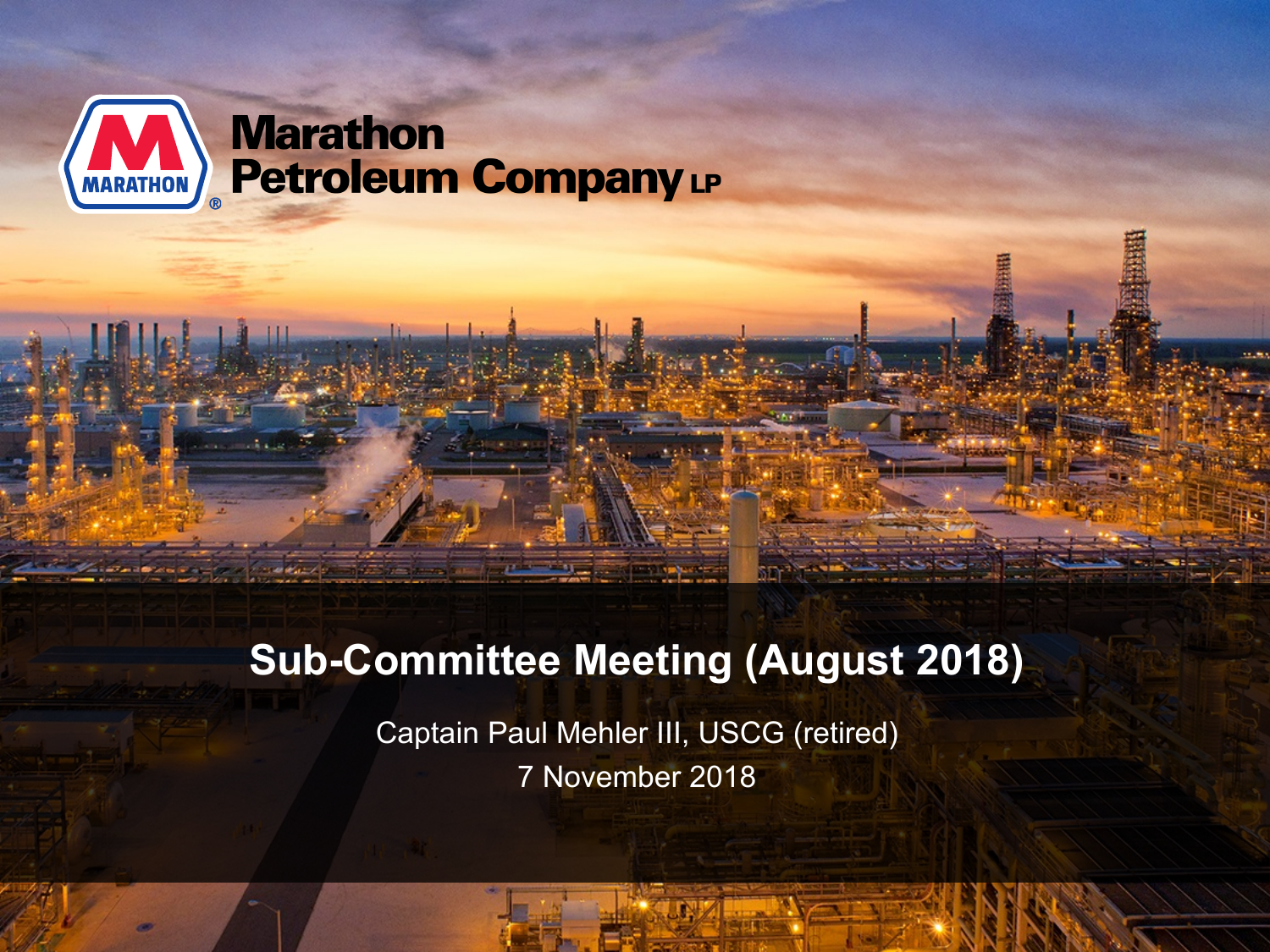## **SUB-COMMITTEE MEETING – AUGUST 2018**



### **August 2018:** Meeting with Sub-Committee

### **Team Members**

- Capt. Mehler
- Casey Desiderio
- Capt. Tillion
- Brad Kroon
- Tom Rueter
- Capt. Schneider (phone)
- Conrad Shinn (phone)
- Capt. Stewart (unable to make the call)
	- James Bond (recorder)

### **Objective/Goal:** Study USCG Ice Guidelines

### **Ground Rules:**

- 1. Keep what is right
- 2. Brainstorm best practices for improvements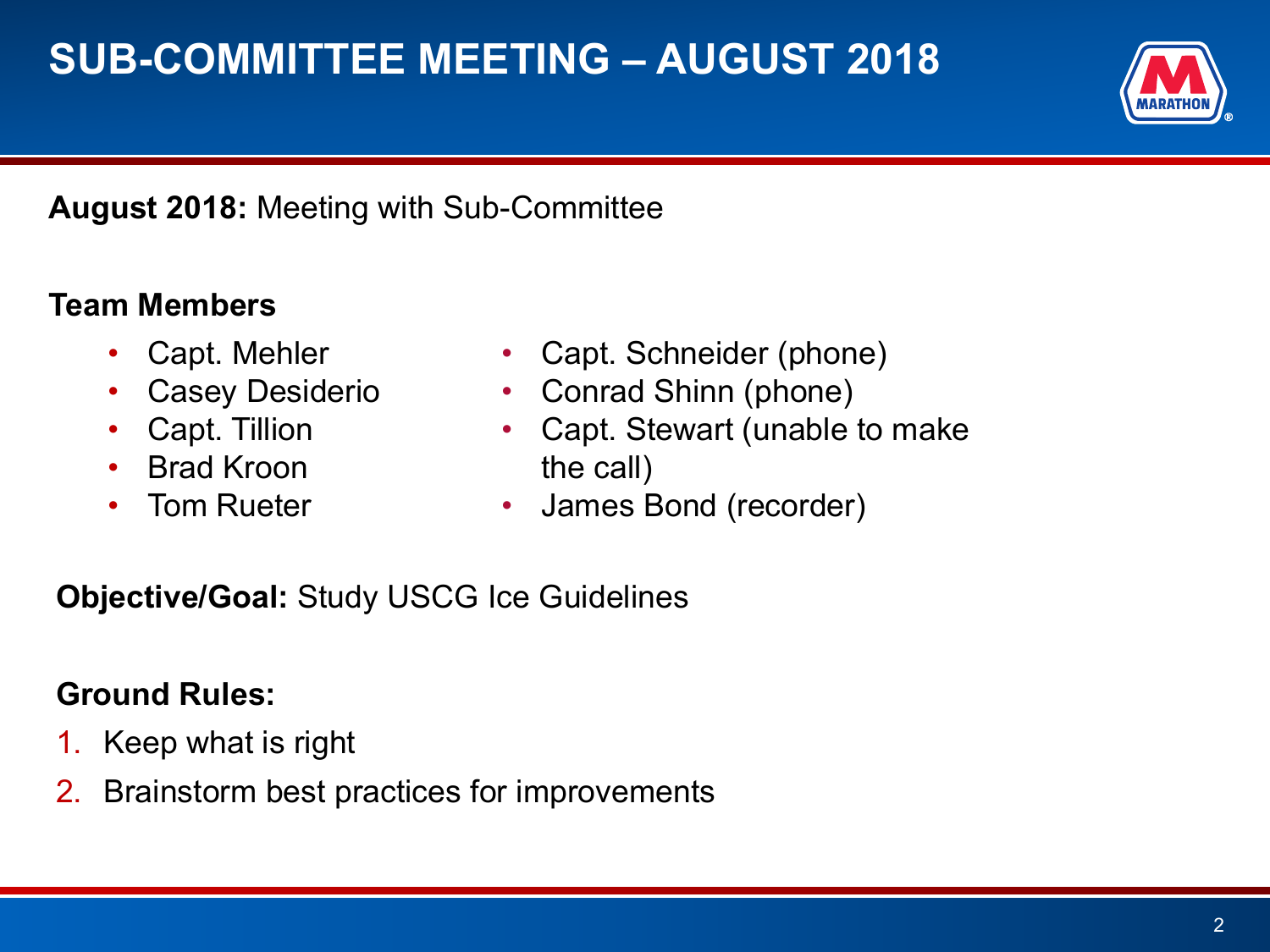



- 1. Ice Guidelines in effect since 1990. Many updates but fundamentally remain unchanged.
- 2. Last several years ice has not been extreme. Warming conditions in Cook Inlet and AK.
- 3. Challenge to develop better/safer guidelines that include a section between Summer and Old Phase 2. (New normal)
- 4. I spearheaded this Subcommittee to develop a plan and be able to present to Navigation Committee of HSC.
- 5. Goal have changes in place for winter 2019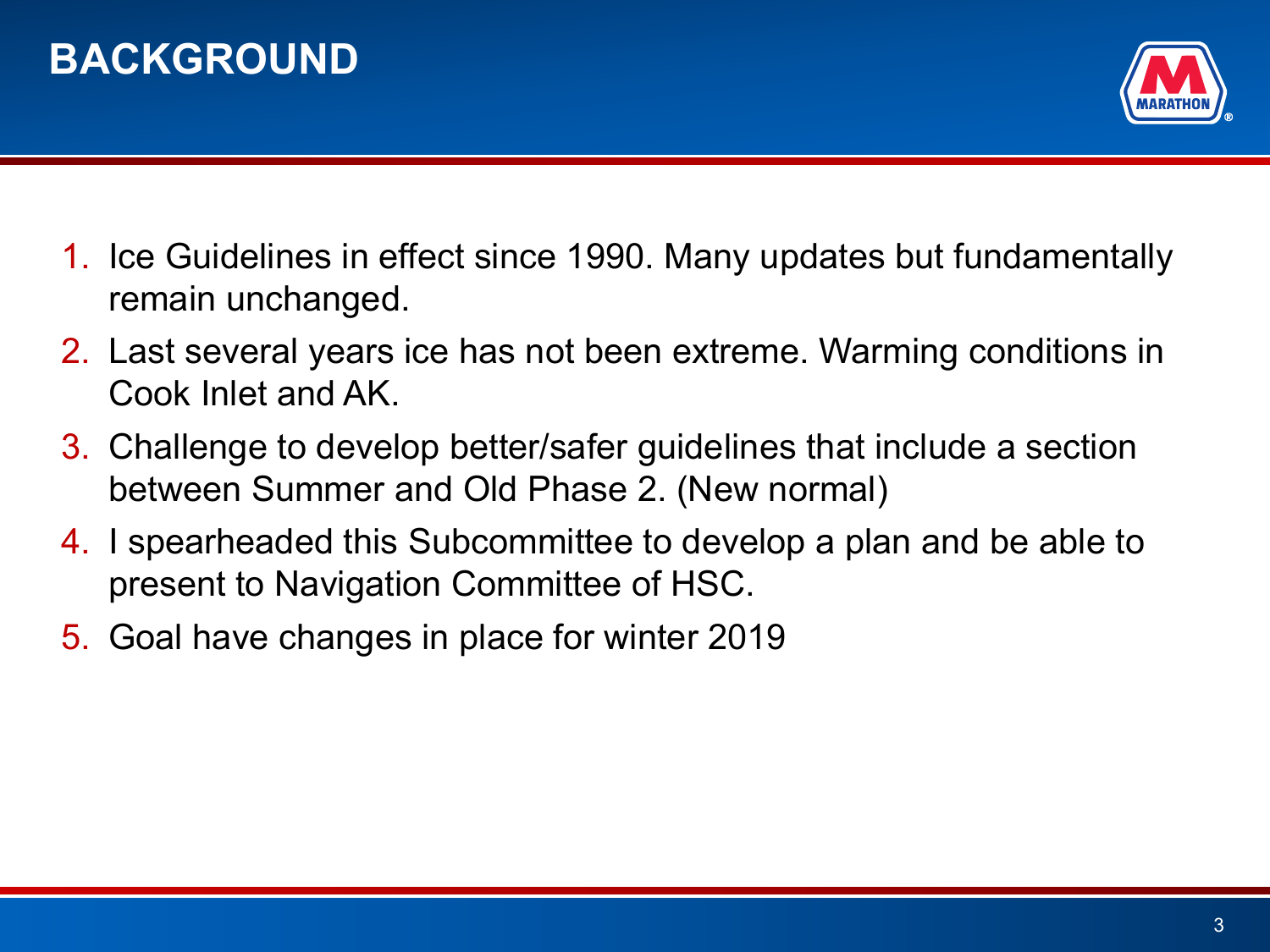

- 1. Reviewed background and original purpose of Ice Rules/Guidelines
- 2. Discussed value of having USCG letter head in distribution
- 3. Decided to change names from Phase 1 and Phase 2 to Upper Cook Inlet and Lower Cook Inlet. ( Naming them Phases was misleading)
- 4. Decided to leave Upper Cook Inlet Phase 1 alone. (No changes recommended at this time)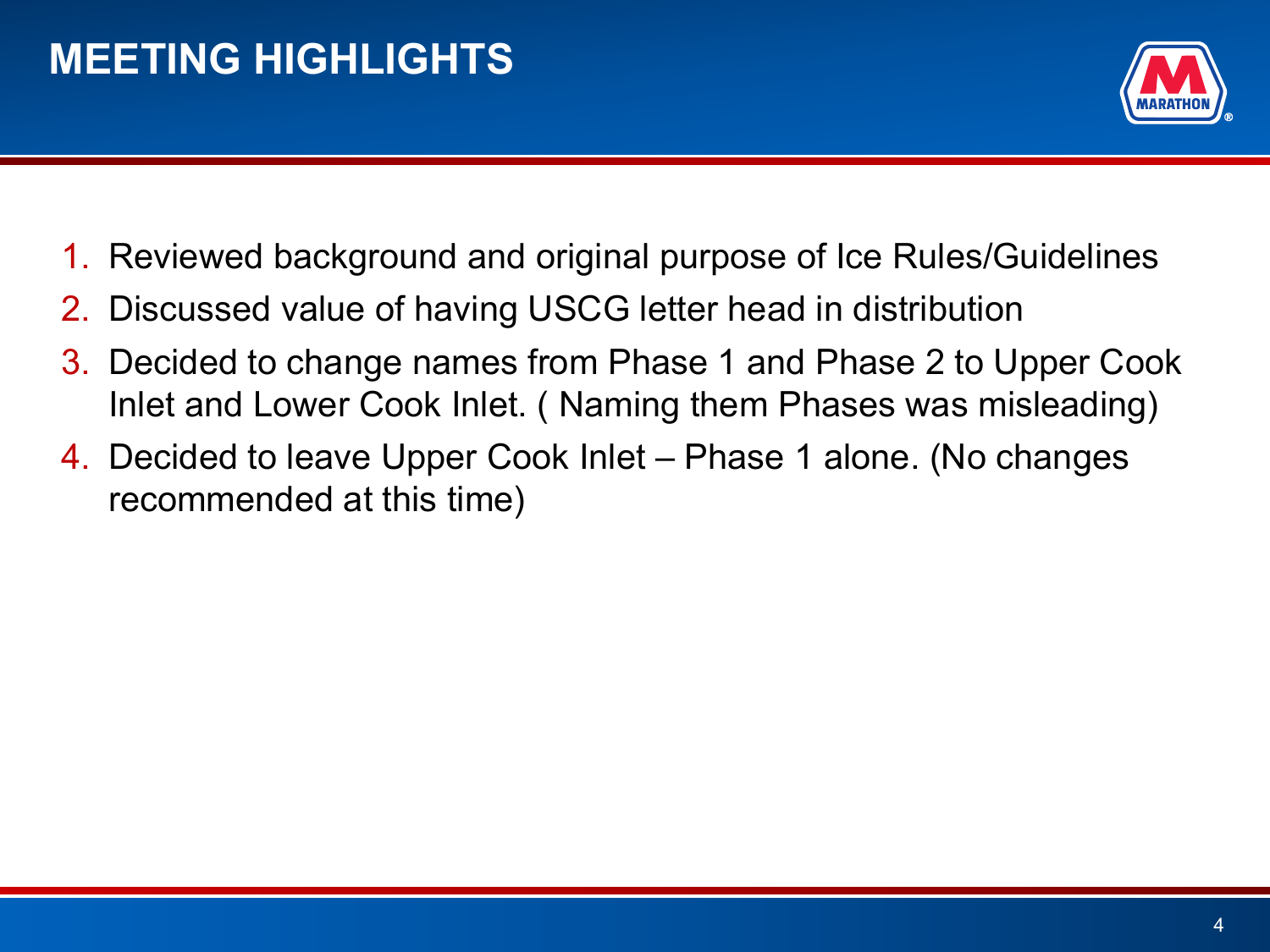# **LOWER COOK INLET**



300 GT or greater (old Phase 2) would be broken down into two sections A and B (B will build on A)

### **A. Ice present w/no immediate impact to mooring**

- a. Engines, critical machinery remain in standby
- b. Extra Mooring lines available
- c. Ice Scout/Tug deployed in immediate vicinity

### **B. Ice present w/ ice threatening the integrity of moorings**

- a. Tug assist, immediate vicinity
- b. Ice Scout, operational
- c. Underway Bridge Watch to include a Pilot(s) and engine room
- d. Engine critical machinery running
- e. 4 kts Flood all transfers shutdown (NOAA Tesoro Pier 15ft.)
- f. 5 kts Hoses disconnected